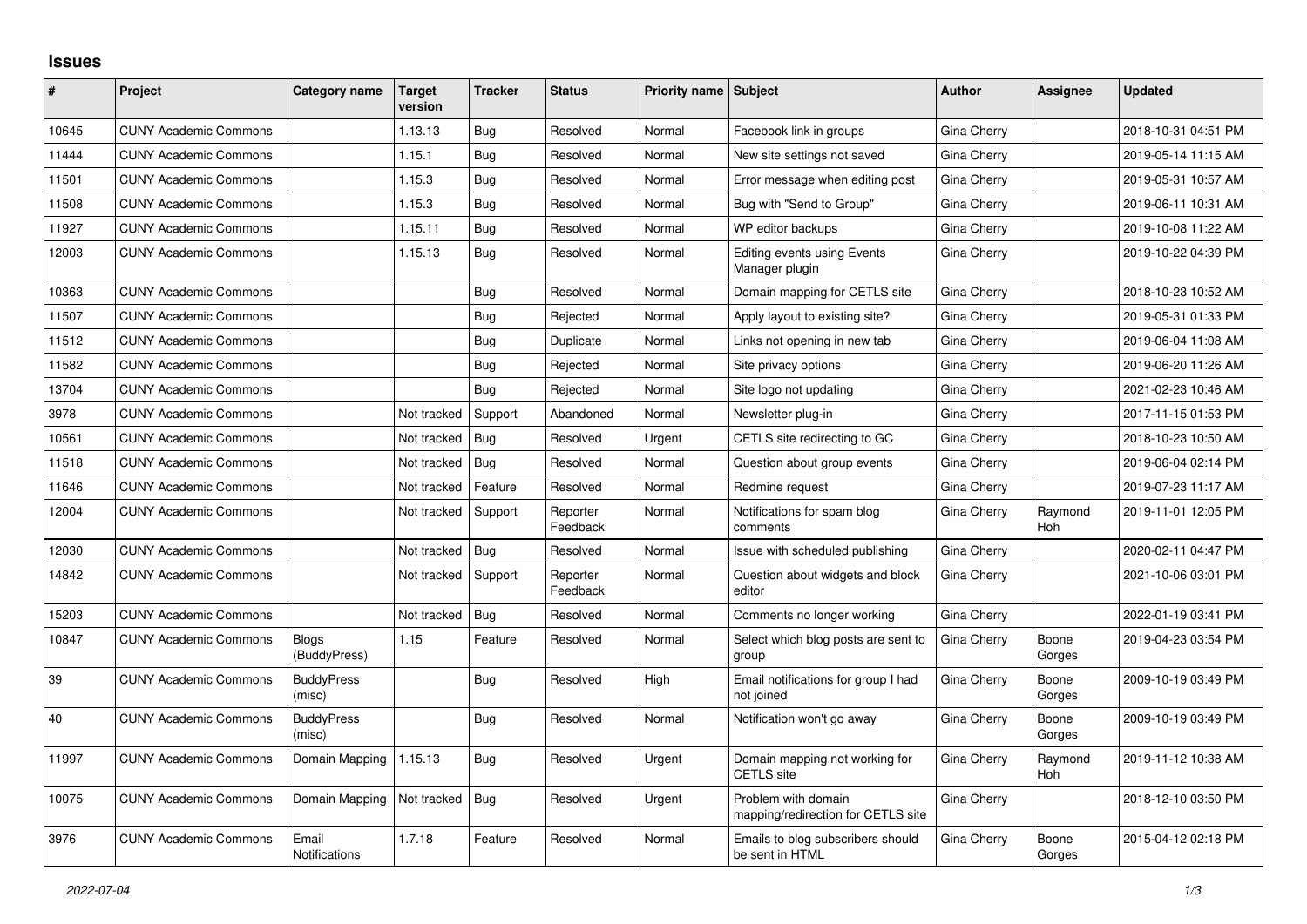| #     | Project                      | Category name                 | <b>Target</b><br>version | <b>Tracker</b> | <b>Status</b> | <b>Priority name Subject</b> |                                                                              | Author      | Assignee              | <b>Updated</b>      |
|-------|------------------------------|-------------------------------|--------------------------|----------------|---------------|------------------------------|------------------------------------------------------------------------------|-------------|-----------------------|---------------------|
| 10800 | <b>CUNY Academic Commons</b> | Email<br><b>Notifications</b> | 1.14.3                   | Bug            | Resolved      | Normal                       | Duplicate email notifications on blog<br>comments                            | Gina Cherry | Raymond<br><b>Hoh</b> | 2019-02-13 06:05 PM |
| 11160 | <b>CUNY Academic Commons</b> | Email<br><b>Notifications</b> | 1.14.8                   | Bug            | Resolved      | Normal                       | Return of duplicate email<br>notifactions for blog comments                  | Gina Cherry | Raymond<br>Hoh        | 2019-02-27 12:33 AM |
| 11398 | <b>CUNY Academic Commons</b> | Email<br><b>Notifications</b> | 1.15                     | <b>Bug</b>     | Resolved      | Normal                       | Blog post notification emails are not<br>formatted                           | Gina Cherry | Raymond<br>Hoh        | 2019-05-07 03:22 PM |
| 11513 | <b>CUNY Academic Commons</b> | Email<br><b>Notifications</b> | 1.15.4                   | <b>Bug</b>     | Resolved      | Normal                       | Extra group notification                                                     | Gina Cherry | Raymond<br>Hoh        | 2019-06-25 04:22 PM |
| 12036 | <b>CUNY Academic Commons</b> | Email<br>Notifications        |                          | Bug            | Resolved      | Normal                       | Blog post notification not sent to<br>group                                  | Gina Cherry |                       | 2019-11-04 11:36 AM |
| 11451 | <b>CUNY Academic Commons</b> | Group Blogs                   | 1.16                     | Feature        | Resolved      | Normal                       | 'Send to group' checkbox should<br>remain unchecked for saved draft<br>posts | Gina Cherry | Boone<br>Gorges       | 2019-12-04 10:51 AM |
| 15094 | <b>CUNY Academic Commons</b> | Group Invitations             | 2.0.0                    | <b>Bug</b>     | Resolved      | Normal                       | Group admins added to site as<br>authors, not admins                         | Gina Cherry | Boone<br>Gorges       | 2022-05-26 11:36 AM |
| 11441 | <b>CUNY Academic Commons</b> | Reply By Email                | 1.15.3                   | <b>Bug</b>     | Resolved      | Normal                       | Blog/group comments                                                          | Gina Cherry | Raymond<br>Hoh        | 2019-06-11 11:05 AM |
| 13969 | <b>CUNY Academic Commons</b> | Server                        | Not tracked              | Bug            | Resolved      | Normal                       | Problems accessing the Commons                                               | Gina Cherry |                       | 2021-02-11 03:10 PM |
| 11313 | <b>CUNY Academic Commons</b> | Spam/Spam<br>Prevention       | 1.17.7                   | Bug            | Resolved      | High                         | Overly aggressive spam filters                                               | Gina Cherry | Raymond<br>Hoh        | 2020-11-05 04:30 PM |
| 3892  | <b>CUNY Academic Commons</b> | <b>WordPress</b><br>(misc)    | Future<br>release        | Bug            | Resolved      | High                         | The given object ID is not that of a<br>menu item.                           | Gina Cherry | Gina Cherry           | 2016-06-21 04:49 PM |
| 3669  | <b>CUNY Academic Commons</b> | <b>WordPress</b><br>Plugins   | 1.7.4                    | Feature        | Resolved      | Normal                       | Plug-in request: Collapse-o-matic                                            | Gina Cherry | Boone<br>Gorges       | 2014-11-21 11:14 AM |
| 3998  | <b>CUNY Academic Commons</b> | <b>WordPress</b><br>Plugins   | 1.7.19                   | Feature        | Resolved      | Normal                       | Voicethread plugin                                                           | Gina Cherry | Boone<br>Gorges       | 2015-04-21 02:35 PM |
| 4850  | <b>CUNY Academic Commons</b> | <b>WordPress</b><br>Plugins   | 1.8.16                   | <b>Bug</b>     | Resolved      | Immediate                    | <b>ACERT</b> site is down                                                    | Gina Cherry | Boone<br>Gorges       | 2015-11-05 12:45 PM |
| 7944  | <b>CUNY Academic Commons</b> | <b>WordPress</b><br>Plugins   | 1.10.16                  | Feature        | Resolved      | Normal                       | MailChimp plug-in                                                            | Gina Cherry |                       | 2017-04-11 12:38 PM |
| 8389  | <b>CUNY Academic Commons</b> | WordPress<br><b>Plugins</b>   | 1.11.6                   | Feature        | Resolved      | Normal                       | Gravity Forms + Custom Post Types<br>plug-in                                 | Gina Cherry | Boone<br>Gorges       | 2017-07-06 08:09 PM |
| 9570  | <b>CUNY Academic Commons</b> | WordPress<br>Plugins          | 1.12.13                  | Bug            | Resolved      | Normal                       | Guest authors in Co-Authors Plus<br>plug-in not working                      | Gina Cherry | Boone<br>Gorges       | 2018-05-01 06:10 PM |
| 11311 | <b>CUNY Academic Commons</b> | <b>WordPress</b><br>Plugins   | 1.14.11                  | Feature        | Resolved      | Normal                       | Request for post expiration plug-in                                          | Gina Cherry | Raymond<br>Hoh        | 2019-04-15 10:47 AM |
| 11511 | <b>CUNY Academic Commons</b> | <b>WordPress</b><br>Plugins   | 1.15.3                   | Feature        | Resolved      | Normal                       | Plug-in request                                                              | Gina Cherry |                       | 2019-06-11 11:05 AM |